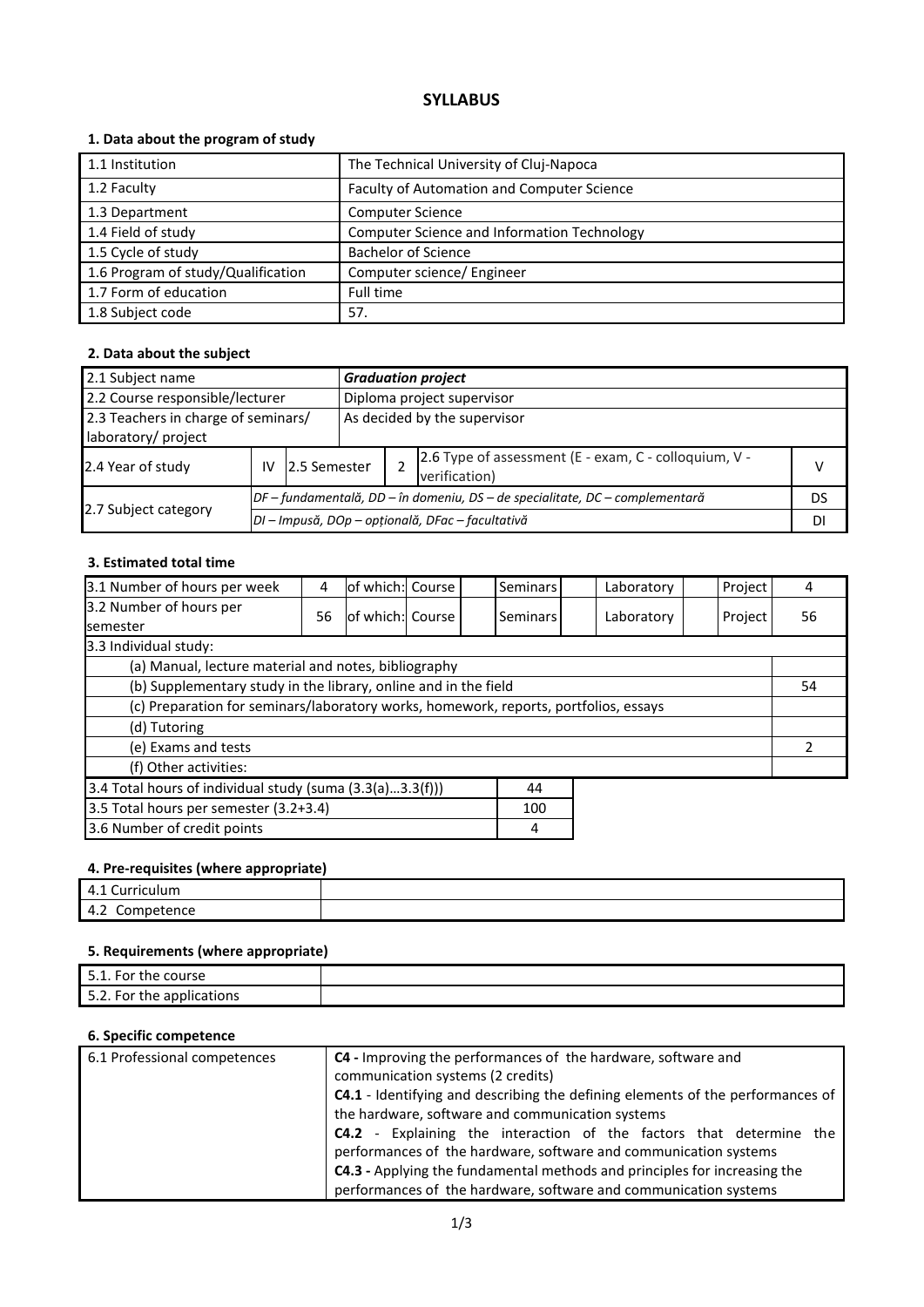|                       | C4.4 - Choosing the criteria and evaluation methods of the performances of<br>the hardware, software and communication systems |  |  |
|-----------------------|--------------------------------------------------------------------------------------------------------------------------------|--|--|
|                       | C4.5 - Developing professional solutions for hardware, software and                                                            |  |  |
|                       | communication systems based on performance optimization                                                                        |  |  |
|                       | C5 - Designing, managing the lifetime cycle, integrating and ensuring the                                                      |  |  |
|                       | integrity of hardware, software and communication systems (2 credits)                                                          |  |  |
|                       |                                                                                                                                |  |  |
|                       | C5.1 - Specifying the relevant criteria regarding the lifetime cycle, quality,                                                 |  |  |
|                       | security and the computing system's interaction with the environment and the<br>human operator                                 |  |  |
|                       | C5.2 - Using interdisciplinary knowledge for adapting the computing system to                                                  |  |  |
|                       | the specific requirements of the application field                                                                             |  |  |
|                       | C5.3 - Using fundamental principles and methods for ensuring the security, the                                                 |  |  |
|                       | safety and ease of exploitation of the computing systems                                                                       |  |  |
|                       | C5.4 - Proper utilization of the quality, safety and security standards in the field                                           |  |  |
|                       | of information processing                                                                                                      |  |  |
|                       | C5.5 - Creating a project including the problem's identification and analysis, its                                             |  |  |
|                       | design and development, also proving an understanding of the basic quality                                                     |  |  |
|                       | requirements                                                                                                                   |  |  |
|                       | C6 - Designing intelligent systems (2 credit)                                                                                  |  |  |
|                       | C6.1 - Describing the components of intelligent systems                                                                        |  |  |
|                       | C6.2 - Using domain-specific tools for explaining and understanding the                                                        |  |  |
|                       | functioning of intelligent systems                                                                                             |  |  |
|                       | C6.3 - Applying the fundamental methods and principles                                                                         |  |  |
|                       | for specifying solutions for typical problems using intelligent systems                                                        |  |  |
|                       | C6.4 - Choosing the criteria and evaluation methods for the quality,                                                           |  |  |
|                       | performances and limitations of intelligent systems                                                                            |  |  |
|                       | C6.5 - Developing and implementing professional projects for intelligent                                                       |  |  |
|                       | systems                                                                                                                        |  |  |
| 6.2 Cross competences | CT1 Honorable, responsible, ethical behavior, in the spirit of the law, in order                                               |  |  |
|                       | to ensure the professional reputation (1 credit)                                                                               |  |  |
|                       | CT2 Identifying, describing and conducting processes in the projects                                                           |  |  |
|                       | management field, assuming different roles inside the team and clearly and                                                     |  |  |
|                       | concisely describing, verbally or in writing, in Romanian and in an international                                              |  |  |
|                       | language, the results from the activity field. (1 credit)                                                                      |  |  |
|                       | CT3 Demonstrating the spirit of initiative and action for updating professional,                                               |  |  |
|                       | economical and organizational culture knowledge (1 credit)                                                                     |  |  |

#### **7. Discipline objective (as results from the** *key competences gained***)**

| 7.1 General objective   |  |  |  |  |  |  |
|-------------------------|--|--|--|--|--|--|
| 7.2 Specific objectives |  |  |  |  |  |  |

## **8. Contents**

| <b>Notes</b> |
|--------------|
|              |
|              |
| <b>Notes</b> |
|              |
|              |
|              |
|              |
|              |
|              |
|              |

*\* Se vor preciza, după caz: tematica seminariilor, lucrările de laborator, tematica și etapele proiectului.*

**9. Bridging course contents with the expectations of the representatives of the community, professional associations and employers in the field**